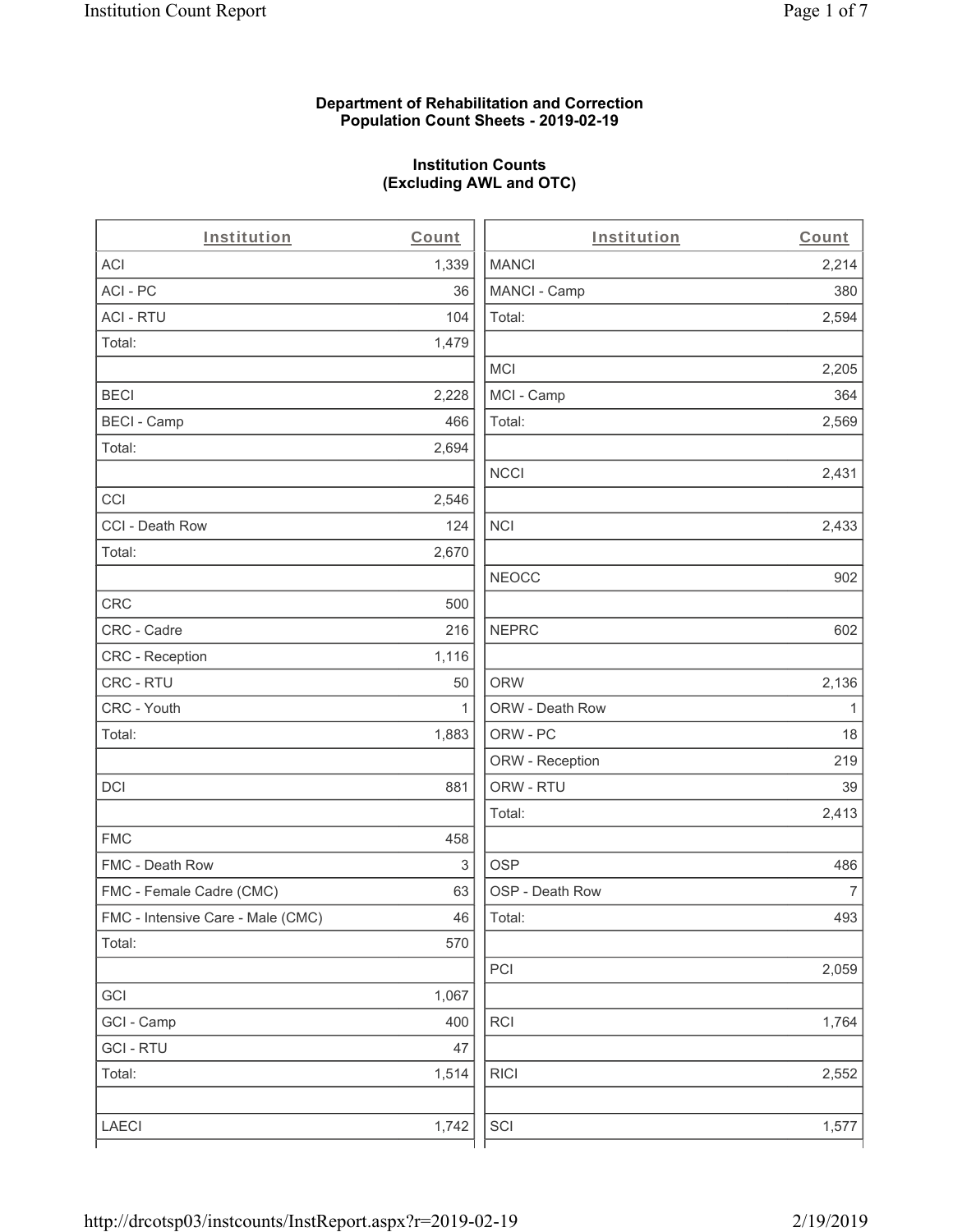| 2,224 | <b>SOCF</b>      | 1,247                    |
|-------|------------------|--------------------------|
| 164   | SOCF - RTU       | 64                       |
| 2,388 | Total:           | 1,311                    |
|       |                  |                          |
| 2,258 | <b>TCI</b>       | 956                      |
|       | TCI - Camp       | 424                      |
| 286   | Total:           | 1,380                    |
| 127   |                  |                          |
| 1,008 | <b>TOCI</b>      | 718                      |
| 1,421 | <b>TOCI - PC</b> | 83                       |
|       | Total:           | 801                      |
| 1,019 |                  |                          |
| 1,225 | <b>WCI</b>       | 1,318                    |
| 2,244 | WCI - RTU        | 31                       |
|       | Total:           | 1,349                    |
|       |                  | 48,974                   |
|       |                  | <b>Total Population:</b> |

\* The Total Population includes 30 Offenders with Reason Codes 30 & 31. \*\* The Total Population includes 37 Offenders with Reason Code 0A.

# **Male Population by Security Level (Include AWL and Exclude OTC)**

| Security Level         |                   | <b>Body</b> | <b>AWL</b> | $(-\text{OTC})$ | <u>Total</u> |
|------------------------|-------------------|-------------|------------|-----------------|--------------|
| <b>Total Level E</b>   |                   | 1,039       | 19         | 18              | 1,040        |
| Total Level 4          |                   | 1,758       | 15         | 13              | 1,760        |
| Total Level 3          |                   | 12,017      | 173        | 152             | 12,038       |
| Total Level 2          |                   | 16,206      | 212        | 164             | 16,254       |
| Total Level 1          |                   | 13,772      | 129        | 77              | 13,824       |
| <b>Total Death Row</b> |                   | 136         |            |                 | 136          |
|                        | <b>Total Male</b> | 44,928      | 549        | 425             | 45,052       |

#### **Female Population by Institution (Include AWL and Exclude OTC)**

| Institution              | Bodv  | AWL |    | ⊺ota  |
|--------------------------|-------|-----|----|-------|
| <b>DCI</b>               | 881   | 15  | 8  | 888   |
| <b>FMC</b>               | 12    |     |    | 15    |
| FMC - Female Cadre (CMC) | 63    |     |    | 63    |
| <b>NEPRC</b>             | 602   | 14  | 5  | 61'   |
| <b>ORW</b>               | 2,135 | 44  | 24 | 2,155 |
|                          |       |     |    |       |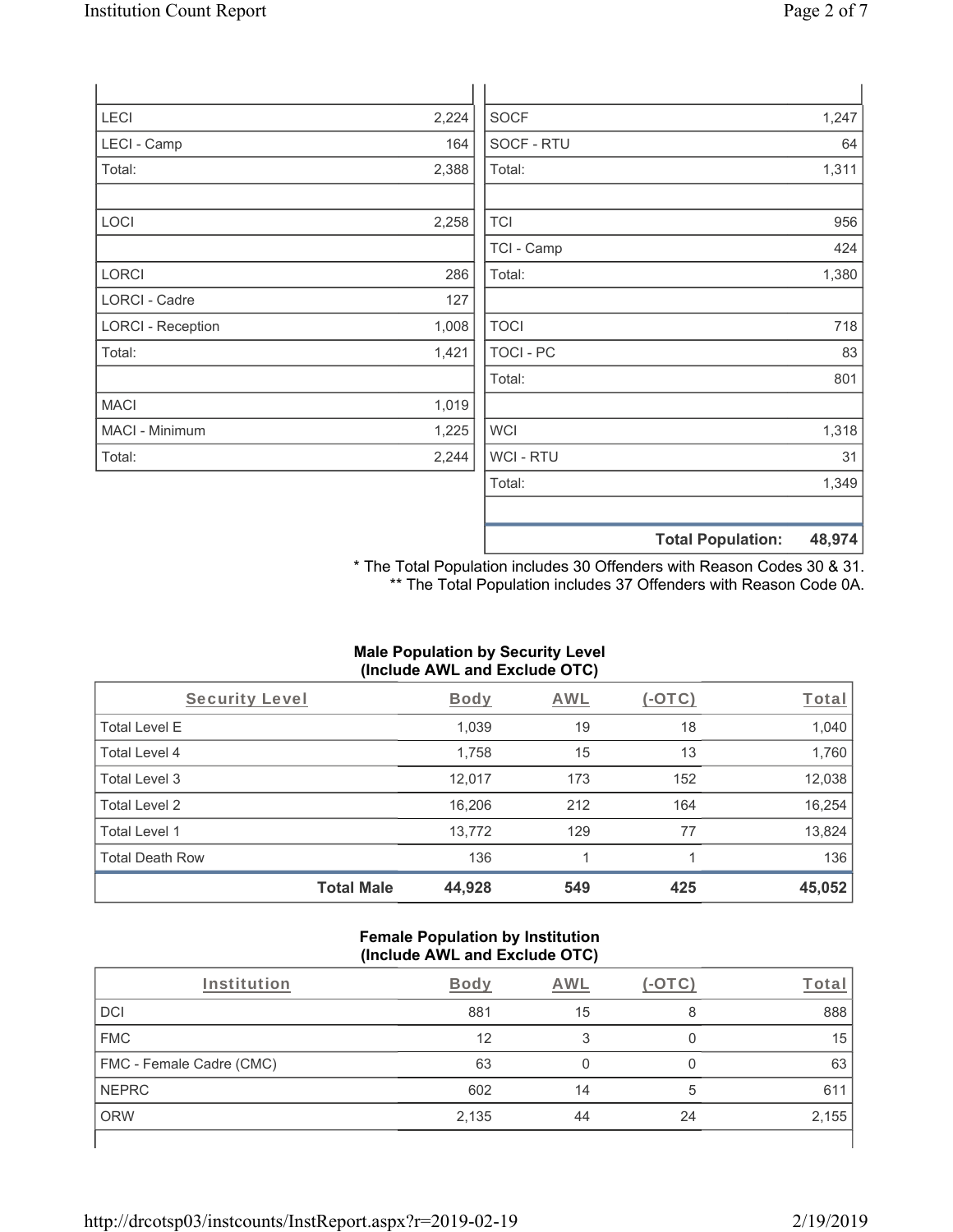| ORW - Death Row |                          |        | 0   | 0   |        |
|-----------------|--------------------------|--------|-----|-----|--------|
| ORW - PC        |                          | 18     | 0   |     | 18     |
| ORW - Reception |                          | 219    | 9   | 6   | 222    |
| ORW - RTU       |                          | 39     | 0   |     | 39     |
|                 | <b>Total Female</b>      | 3,970  | 85  | 43  | 4,012  |
|                 | <b>Total Population:</b> | 48,898 | 634 | 468 | 49,064 |

#### **Male Population by Institution: Security Level 5 and E (Include AWL and Exclude OTC)**

| Institution      |                      | <b>Body</b>      | <b>AWL</b>          | (OTC)               | Total            |
|------------------|----------------------|------------------|---------------------|---------------------|------------------|
| ACI              |                      | $\,6\,$          | $\mathsf{O}\xspace$ | $\mathsf{O}\xspace$ | $\,6\,$          |
| CRC              |                      | $\mathbf 5$      | 1                   | 1                   | 5                |
| CRC - RTU        |                      | $\boldsymbol{9}$ | $\mathbf 0$         | $\mathsf{O}\xspace$ | $\boldsymbol{9}$ |
| <b>FMC</b>       |                      | 1                | $\mathsf{O}\xspace$ | $\boldsymbol{0}$    | 1                |
| LECI             |                      | $\sqrt{3}$       | $\mathbf 0$         | $\mathsf{O}\xspace$ | $\sqrt{3}$       |
| LORCI            |                      | $\overline{4}$   | $\sqrt{2}$          | $\overline{2}$      | $\overline{4}$   |
| <b>MACI</b>      |                      | 17               | 1                   | $\mathsf 0$         | 18               |
| <b>MANCI</b>     |                      | $\,6\,$          | $\mathbf 0$         | $\mathsf{O}\xspace$ | $\,6\,$          |
| MCI              |                      | $\overline{2}$   | $\mathbf 1$         | $\mathbf{1}$        | $\sqrt{2}$       |
| <b>NEOCC</b>     |                      | 4                | $\mathsf{O}\xspace$ | $\mathbf 0$         | $\overline{4}$   |
| <b>OSP</b>       |                      | 425              | $\mathbf{1}$        | 1                   | 425              |
| RCI              |                      | $\sqrt{5}$       | $\mathbf 0$         | $\mathbf 0$         | $\sqrt{5}$       |
| SOCF             |                      | 445              | $10$                | 10                  | 445              |
| <b>TCI</b>       |                      | 1                | $\mathsf{O}\xspace$ | $\mathbf 0$         | 1                |
| <b>TOCI</b>      |                      | 89               | $\mathbf 1$         | $\mathbf{1}$        | 89               |
| <b>TOCI - PC</b> |                      | $\sqrt{2}$       | $\mathsf{O}\xspace$ | $\mathsf 0$         | $\sqrt{2}$       |
| <b>WCI</b>       |                      | $\,6\,$          | $\overline{2}$      | $\overline{2}$      | $6\,$            |
| WCI - RTU        |                      | $\boldsymbol{9}$ | $\boldsymbol{0}$    | $\mathsf 0$         | $9\,$            |
|                  | <b>Total Level 5</b> | 1,039            | 19                  | 18                  | 1,040            |

#### **Male Population by Institution: Security Level 4 (Include AWL and Exclude OTC)**

| Institution     | Body | AWL | -ota |
|-----------------|------|-----|------|
| ACI             | 6    |     |      |
| CRC             | 17   |     |      |
| CRC - Reception | 15   |     | 15   |
| CRC - RTU       |      |     |      |
| <b>FMC</b>      |      |     |      |
|                 |      |     |      |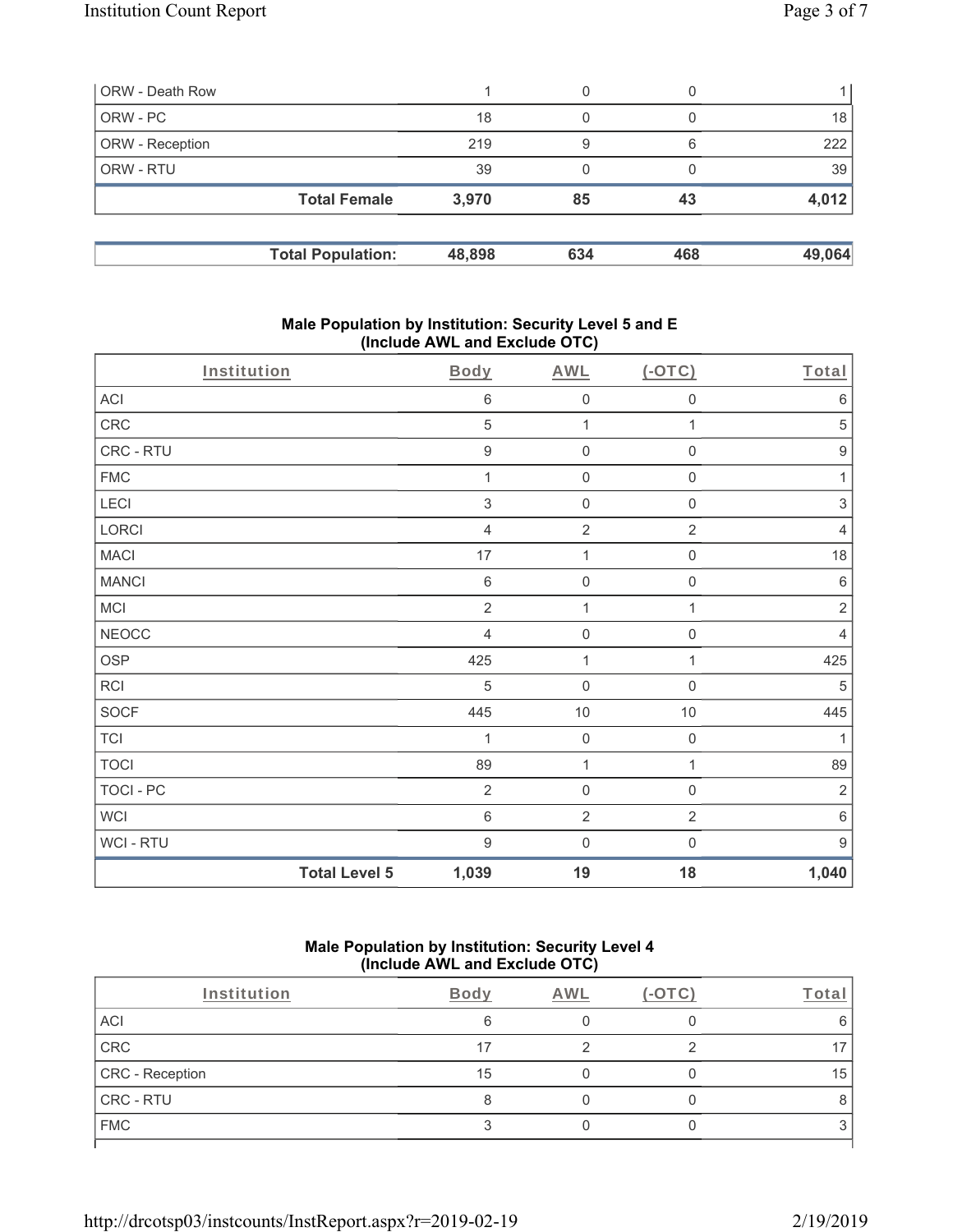|                                   | <b>Total Level 4</b><br>1,758 | 15                  | 13                        | 1,760       |
|-----------------------------------|-------------------------------|---------------------|---------------------------|-------------|
| WCI-RTU                           | $6\,$                         | $\mathsf{O}\xspace$ | $\boldsymbol{0}$          | 6           |
| <b>WCI</b>                        | 37                            | $\mathsf 0$         | 0                         | 37          |
| <b>TOCI - PC</b>                  | 21                            | $\mathsf{O}\xspace$ | $\mathsf 0$               | 21          |
| <b>TOCI</b>                       | 620                           | 1                   | 0                         | 621         |
| <b>TCI</b>                        | 12                            | $\mathsf{O}\xspace$ | $\mathsf{O}\xspace$       | 12          |
| SOCF - RTU                        | 64                            | $\mathsf{O}\xspace$ | $\mathsf{O}\xspace$       | 64          |
| <b>SOCF</b>                       | 797                           | $\overline{4}$      | $\ensuremath{\mathsf{3}}$ | 798         |
| RCI                               | $\sqrt{3}$                    | $\mathbf 0$         | 0                         | $\sqrt{3}$  |
| <b>OSP</b>                        | 34                            | $\mathbf 0$         | 0                         | 34          |
| <b>NEOCC</b>                      | 18                            | $\mathbf 0$         | 0                         | 18          |
| <b>NCI</b>                        | 1                             | $\mathbf 0$         | 0                         | 1           |
| <b>MANCI</b>                      | 24                            | $\mathbf 0$         | 0                         | 24          |
| <b>MACI</b>                       | 38                            | $\mathbf 0$         | 0                         | 38          |
| <b>LORCI - Reception</b>          | $\overline{2}$                | $\mathsf{O}\xspace$ | $\mathbf 0$               | $\sqrt{2}$  |
| LORCI                             | 5                             | $\sqrt{3}$          | $\,$ 3 $\,$               | 5           |
| LOCI                              | $\mathbf 0$                   | $\sqrt{5}$          | 5                         | $\mathbf 0$ |
| LECI                              | 26                            | $\mathbf 0$         | $\mathbf 0$               | 26          |
| FMC - Intensive Care - Male (CMC) | 1                             | $\mathsf{O}\xspace$ | 0                         | 1           |

# **Male Population by Institution: Security Level 3 (Include AWL and Exclude OTC)**

| Institution                       | Body  | AWL              | $(-OTC)$         | Total          |
|-----------------------------------|-------|------------------|------------------|----------------|
| <b>ACI</b>                        | 18    | 0                | $\boldsymbol{0}$ | 18             |
| ACI-PC                            | 4     | $\mathbf 0$      | $\mathbf 0$      | $\overline{4}$ |
| CCI                               | 3     | 0                | $\mathbf 0$      | 3              |
| CRC                               | 268   | 14               | 13               | 269            |
| CRC - Cadre                       | 108   | $\boldsymbol{0}$ | $\mathbf 0$      | 108            |
| CRC - Reception                   | 731   | 9                | $\boldsymbol{9}$ | 731            |
| CRC - RTU                         | 32    | $\mathbf 0$      | 0                | 32             |
| <b>FMC</b>                        | 15    | $\overline{2}$   | 0                | 17             |
| FMC - Intensive Care - Male (CMC) | 5     | $\mathbf 0$      | $\mathbf 0$      | 5              |
| <b>LAECI</b>                      | 3     | $\boldsymbol{0}$ | $\mathbf 0$      | 3              |
| LECI                              | 2,191 | 26               | 24               | 2,193          |
| <b>LORCI</b>                      | 112   | 42               | 40               | 114            |
| LORCI - Cadre                     | 10    | $\mathbf 0$      | $\mathbf 0$      | 10             |
| <b>LORCI - Reception</b>          | 686   | 1                | 1                | 686            |
| <b>MACI</b>                       | 857   | 6                | 4                | 859            |
| <b>MANCI</b>                      | 2,163 | 26               | 22               | 2,167          |
| <b>NCCI</b>                       | 0     | 1                | 1                | $\mathbf 0$    |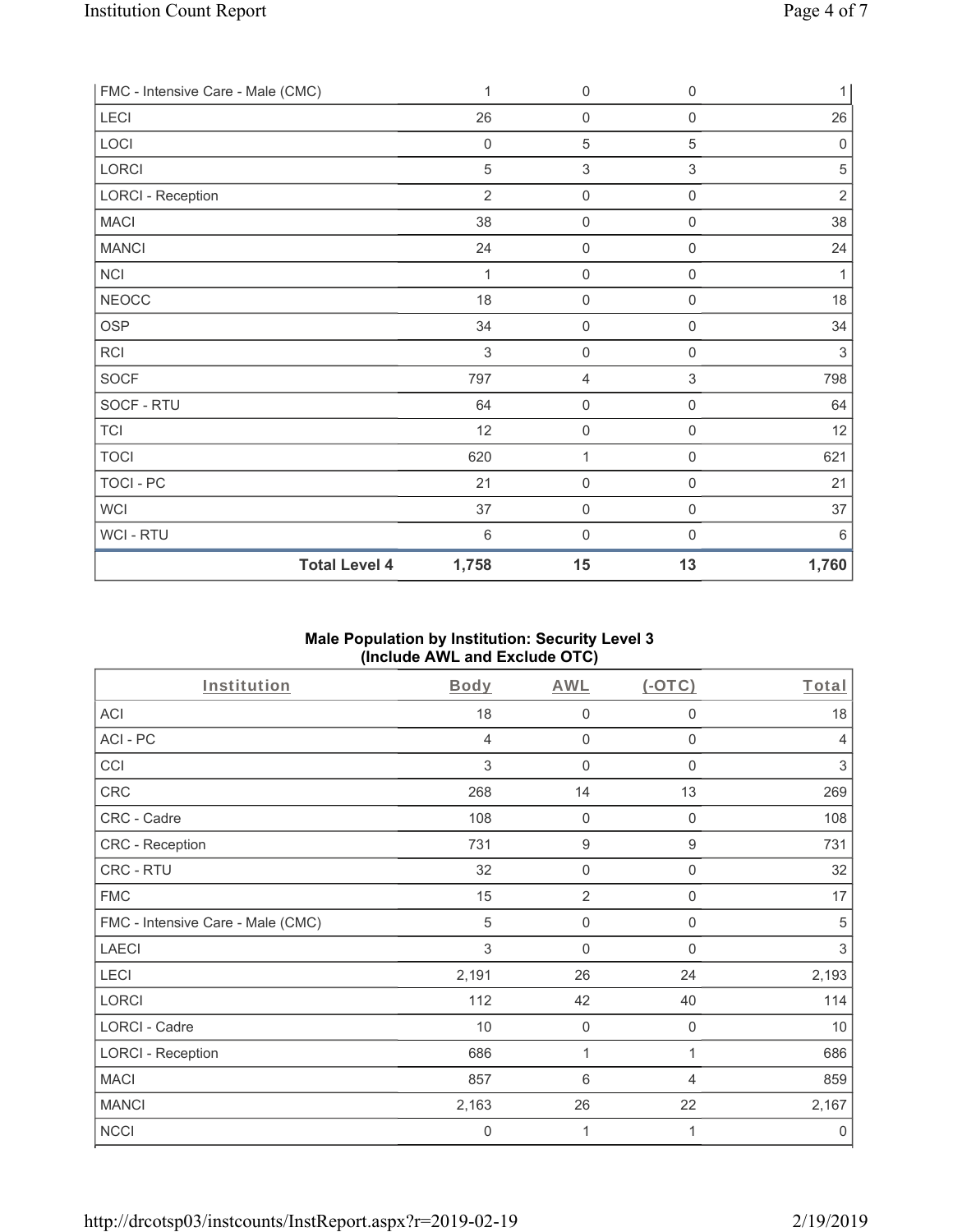| <b>NCI</b>       |                      | $\overline{2}$            | $\mathbf 0$    | $\mathbf 0$ | $\overline{2}$ |
|------------------|----------------------|---------------------------|----------------|-------------|----------------|
| <b>NEOCC</b>     |                      | 878                       | 3              | 3           | 878            |
| <b>OSP</b>       |                      | $\overline{2}$            | $\mathbf 0$    | $\mathbf 0$ | 2              |
| PCI              |                      | 34                        | $\mathbf 0$    | $\mathbf 0$ | 34             |
| RCI              |                      | 1,638                     | 15             | 14          | 1,639          |
| <b>RICI</b>      |                      | $\ensuremath{\mathsf{3}}$ | $\mathbf 0$    | $\mathbf 0$ | 3              |
| <b>SOCF</b>      |                      | 3                         | 0              | $\mathbf 0$ | 3              |
| <b>TCI</b>       |                      | 899                       | 12             | 9           | 902            |
| TCI - Camp       |                      | 1                         | $\mathbf 0$    | 0           | 1              |
| <b>TOCI</b>      |                      | $\boldsymbol{9}$          | 1              |             | 9              |
| <b>TOCI - PC</b> |                      | 60                        | $\overline{0}$ | $\Omega$    | 60             |
| <b>WCI</b>       |                      | 1,268                     | 15             | 11          | 1,272          |
| WCI - RTU        |                      | 14                        | $\mathbf 0$    | 0           | 14             |
|                  | <b>Total Level 3</b> | 12,017                    | 173            | 152         | 12,038         |

### **Male Population by Institution: Security Level 2 (Include AWL and Exclude OTC)**

| Institution                       | Body         | <b>AWL</b>          | $(-OTC)$            | Total        |
|-----------------------------------|--------------|---------------------|---------------------|--------------|
| ACI                               | 740          | $\overline{2}$      | $\overline{2}$      | 740          |
| ACI-PC                            | 23           | $\mathbf 0$         | $\mathsf{O}\xspace$ | 23           |
| <b>ACI - RTU</b>                  | 76           | $\mathbf 0$         | $\mathsf{O}\xspace$ | 76           |
| <b>BECI</b>                       | 1,504        | 14                  | 10                  | 1,508        |
| CCI                               | 1,998        | 20                  | 15                  | 2,003        |
| <b>CRC</b>                        | 116          | $\overline{4}$      | $\mathfrak{S}$      | 117          |
| CRC - Cadre                       | 106          | $\mathsf{O}\xspace$ | $\mathbf 0$         | 106          |
| CRC - Reception                   | 267          | $\overline{7}$      | $6\,$               | 268          |
| CRC - RTU                         | 1            | $\mathsf{O}\xspace$ | $\mathsf{O}\xspace$ | 1            |
| CRC - Youth                       | $\mathbf{1}$ | 0                   | $\mathsf{O}\xspace$ | $\mathbf{1}$ |
| <b>FMC</b>                        | 21           | $\overline{4}$      | $\mathsf{O}\xspace$ | 25           |
| FMC - Intensive Care - Male (CMC) | 12           | $\mathsf{O}\xspace$ | $\mathsf 0$         | 12           |
| GCI                               | 391          | $\boldsymbol{9}$    | $\,6\,$             | 394          |
| GCI - Camp                        | $\mathbf{1}$ | $\mathsf{O}\xspace$ | $\mathsf 0$         | $\mathbf{1}$ |
| <b>GCI-RTU</b>                    | 37           | $\mathbf 0$         | $\mathbf 0$         | 37           |
| <b>LAECI</b>                      | 1,132        | 18                  | 17                  | 1,133        |
| LECI                              | $\mathbf{1}$ | $\mathsf{O}\xspace$ | $\mathsf{O}\xspace$ | 1            |
| LECI - Camp                       | $\mathbf{1}$ | $\mathbf 0$         | $\mathsf{O}\xspace$ | 1            |
| LOCI                              | 1,239        | $\boldsymbol{9}$    | $\overline{7}$      | 1,241        |
| LORCI                             | 145          | 32                  | 27                  | 150          |
| <b>LORCI - Cadre</b>              | 113          | $\mathbf 0$         | $\mathsf{O}\xspace$ | 113          |
| <b>LORCI - Reception</b>          | 238          | $\overline{2}$      | 1                   | 239          |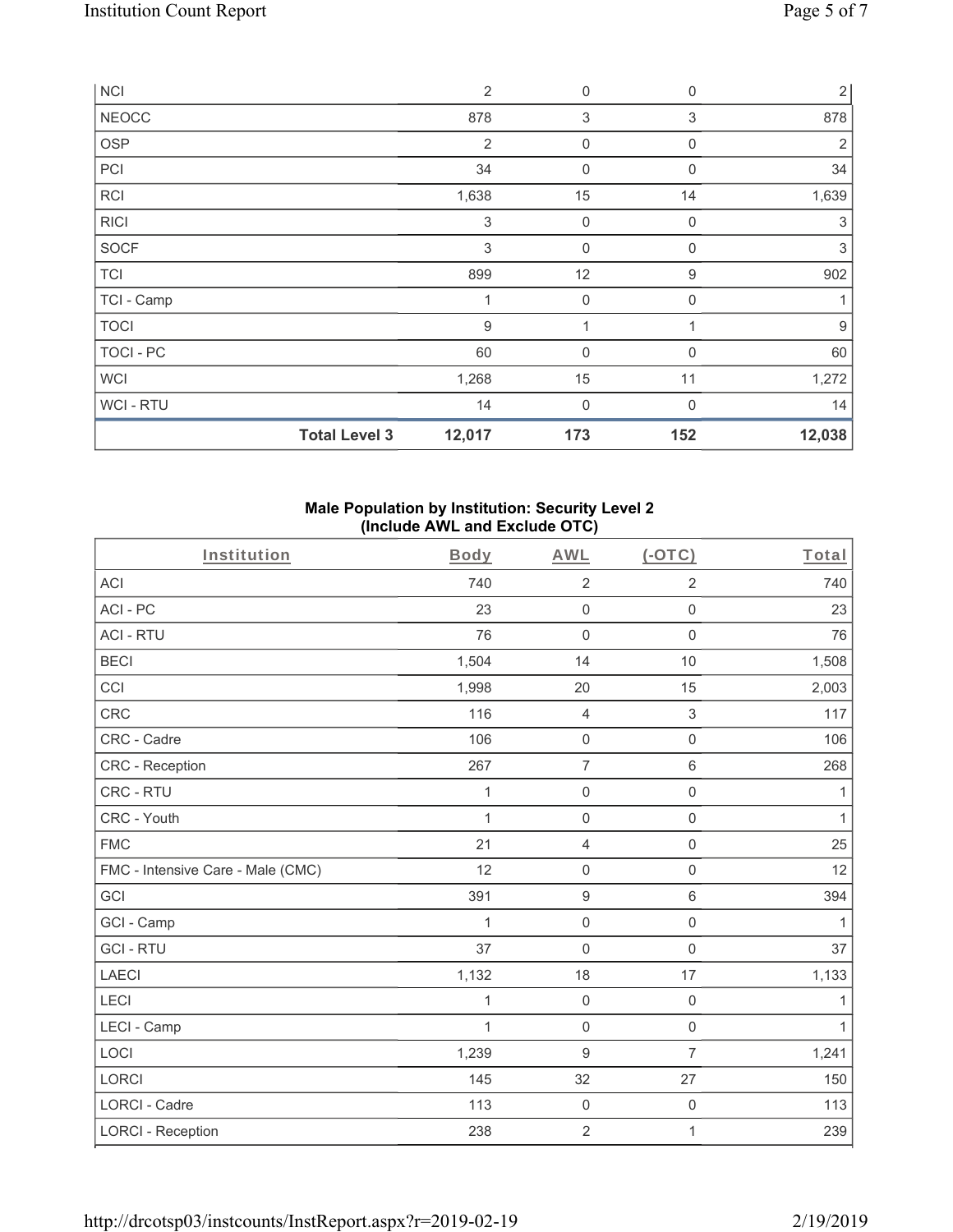| <b>MACI</b>  |                      | 107            | 1                   |                  | 107                       |
|--------------|----------------------|----------------|---------------------|------------------|---------------------------|
| <b>MANCI</b> |                      | $\mathbf 0$    | 1                   | 1                | 0                         |
| MCI          |                      | 1,629          | 11                  | 10               | 1,630                     |
| MCI - Camp   |                      | 1              | $\mathsf{O}\xspace$ | $\mathbf 0$      |                           |
| <b>NCCI</b>  |                      | 1,188          | $\overline{7}$      | $\mathbf 5$      | 1,190                     |
| <b>NCI</b>   |                      | 1,615          | 16                  | 16               | 1,615                     |
| <b>NEOCC</b> |                      | $\overline{2}$ | $\mathsf{O}\xspace$ | $\mathbf 0$      | 2                         |
| OSP          |                      | 3              | $\boldsymbol{0}$    | $\mathbf 0$      | $\ensuremath{\mathsf{3}}$ |
| PCI          |                      | 936            | 14                  | $\overline{7}$   | 943                       |
| <b>RCI</b>   |                      | 117            | $\mathsf{O}\xspace$ | $\mathbf 0$      | 117                       |
| <b>RICI</b>  |                      | 1,395          | 35                  | 26               | 1,404                     |
| SCI          |                      | 1,039          | $\,$ 6 $\,$         | 4                | 1,041                     |
| <b>SOCF</b>  |                      | 1              | $\mathsf{O}\xspace$ | $\mathbf 0$      | 1                         |
| <b>TCI</b>   |                      | 4              | $\boldsymbol{0}$    | $\boldsymbol{0}$ | 4                         |
| <b>WCI</b>   |                      | 6              | 0                   | $\cap$           | $6\,$                     |
|              | <b>Total Level 2</b> | 16,206         | 212                 | 164              | 16,254                    |

### **Male Population by Institution: Security Level 1 (Include AWL and Exclude OTC)**

| Institution                       | <b>Body</b>    | <b>AWL</b>          | $(-OTC)$            | Total            |
|-----------------------------------|----------------|---------------------|---------------------|------------------|
| <b>ACI</b>                        | 569            | $\overline{4}$      | $\mathsf{O}\xspace$ | 573              |
| ACI-PC                            | 9              | $\mathbf 0$         | $\mathsf{O}\xspace$ | $\boldsymbol{9}$ |
| <b>ACI - RTU</b>                  | 28             | $\mathbf 0$         | $\mathbf 0$         | 28               |
| <b>BECI</b>                       | 722            | 5                   | $\overline{2}$      | 725              |
| <b>BECI - Camp</b>                | 466            | $\mathbf 0$         | $\mathsf{O}\xspace$ | 466              |
| CCI                               | 545            | 5                   | $\sqrt{3}$          | 547              |
| <b>CRC</b>                        | 32             | 3                   | 3                   | 32               |
| CRC - Cadre                       | $\overline{2}$ | $\mathbf 0$         | $\mathsf{O}\xspace$ | $\overline{2}$   |
| CRC - Reception                   | 99             | 3                   | 3                   | 99               |
| <b>FMC</b>                        | 405            | $\overline{7}$      | $\mathbf{1}$        | 411              |
| FMC - Intensive Care - Male (CMC) | 28             | $\mathbf 0$         | $\mathsf{O}\xspace$ | 28               |
| GCI                               | 676            | $\,8\,$             | $\overline{2}$      | 682              |
| GCI - Camp                        | 399            | $\mathsf{O}\xspace$ | $\mathbf 0$         | 399              |
| <b>GCI-RTU</b>                    | 10             | $\mathbf 0$         | $\mathbf 0$         | 10               |
| LAECI                             | 607            | $\overline{7}$      | $\,6\,$             | 608              |
| LECI                              | 3              | $\overline{2}$      | $\mathsf{O}\xspace$ | 5                |
| LECI - Camp                       | 163            | $\mathbf 0$         | $\mathbf 0$         | 163              |
| LOCI                              | 1,019          | 6                   | $\overline{4}$      | 1,021            |
| LORCI                             | 20             | $6\,$               | $\overline{4}$      | 22               |
| <b>LORCI - Cadre</b>              | 4              | $\mathbf 0$         | 0                   | $\overline{4}$   |